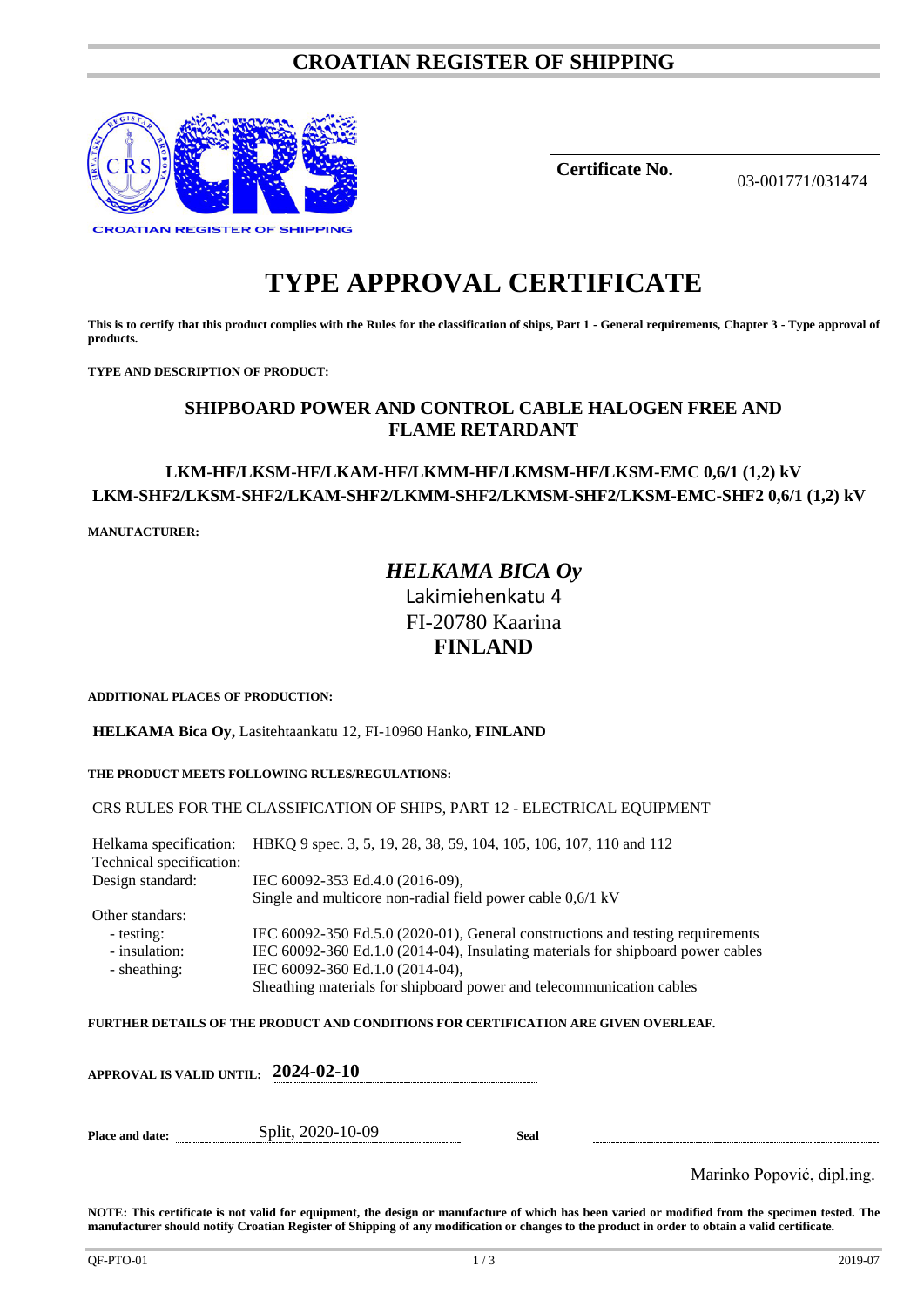

#### **DETAILED PRODUCT DESCRIPTION:**

Multi core power and control cable with stranded plain annealed Cu conductors option tinned conductors, XLPE insulation, halogen free, flame retardant, low smoke, 0.6/1kV

The LKSM-EMC/LKSM-EMC-SHF2 is designed with enhanced Electromagnetic compatibility (EMC) characteristics LKM-HF/LKMM-HF/LKM-SHF2/LKMM-SHF2 – 0.6/1 kV (1.2 kV) – (Un-armoured) LKSM-HF/LKMSM-HF/LKSM-SHF2/LKMSM-SHF2 – 0.6/1 kV (1.2 kV) – (Armoured, Cu-braid) LKAM-HF/LKAM-SHF2 – 0.6/1 kV (1.2 kV) – (Screened, Al-polyester tape)

| Cable Type                                                                                                           | No of Cores                                         | Cross Sect area $\lceil \text{mm}^2 \rceil$                              |
|----------------------------------------------------------------------------------------------------------------------|-----------------------------------------------------|--------------------------------------------------------------------------|
| LKM-HF/LKM-SHF2<br>LKSM-HF/LKSM-SHF2<br>LKSM-EMC/LKSM-EMC-SHF2                                                       | 1                                                   | 1.0, 1.5, 2.5, 4, 6, 10, 16, 25, 35, 50, 70, 95, 120, 150, 185, 240, 300 |
| LKM-HF/LKSM-HF<br>LKM-SHF2/LKSM-SHF2<br>LKMM-HF/LKMM-SHF2<br>LKMSM-HF/LKMSM-SHF2<br><b>LKSM-EMC</b><br>LKSM-EMC-SHF2 | $\overline{2}$                                      | 1.0, 1.5, 2.5, 4, 6, 10, 16, 25, 35, 50, 70, 95, 120, 150, 185, 240, 300 |
| LKM-HF/LKM-SHF2<br>LKSM-HF/LKSM-SHF2<br>LKMM-HF/LKMM-SHF2<br>LKMSM-HF/LKMSM-SHF2<br><b>LKSM-EMC</b><br>LKSM-EMC-SHF2 | 3                                                   | 1.0, 1.5, 2.5, 4, 6, 10, 16, 25, 35, 50, 70, 95, 120, 150, 185, 240, 300 |
| LKM-HF/LKSM-HF<br>LKM-SHF2/LKSM-SHF2<br>LKMM-HF/LKMM-SHF2<br>LKMSM-HF/LKMSM-SHF2<br>LKSM-EMC<br>LKSM-EMC-SHF2        | $\overline{4}$                                      | 1.0, 1.5, 2.5, 4, 6, 10, 16, 25, 35, 50, 70, 95, 120, 150, 185, 240, 300 |
| LKM-HF/LKSM-HF<br>LKM-SHF2/LKSM-SHF2<br>LKMM-HF/LKMM-SHF2<br>LKMSM-HF/LKMSM-SHF2<br><b>LKSM-EMC</b><br>LKSM-EMC-SHF2 | 5                                                   | 1.0, 1.5, 2.5, 4, 6, 10, 16, 25, 35, 50, 70, 95, 120, 150, 185, 240, 300 |
| LKM-HF/LKSM-HF<br>LKM-SHF2/LKSM-SHF2<br>LKMM-HF/LKMSM-HF<br>LKMM-SHF2/LKMSM-SHF2<br><b>LKSM-EMC</b><br>LKSM-EMC-SHF2 | $\tau$                                              | 1.0, 1.5, 2.5, 4, 6, 10, 16, 25                                          |
| LKM-HF/LKM-SHF2<br>LKSM-HF/LKSM-SHF2<br>LKMM-HF/LKMM-SHF2<br>LKMSM-HF/LKMSM-SHF2<br>LKSM-EMC/LKSM-EMC-SHF2           | 10, 12, 14, 16,<br>19, 24, 27, 37                   | 1.0, 1.5, 2.5                                                            |
| LKAM-HF/LKAM-SHF2                                                                                                    | 2, 3, 4, 5, 7, 10,<br>12, 14, 16, 19,<br>24, 27, 37 | 1.0, 1.5, 2.5                                                            |